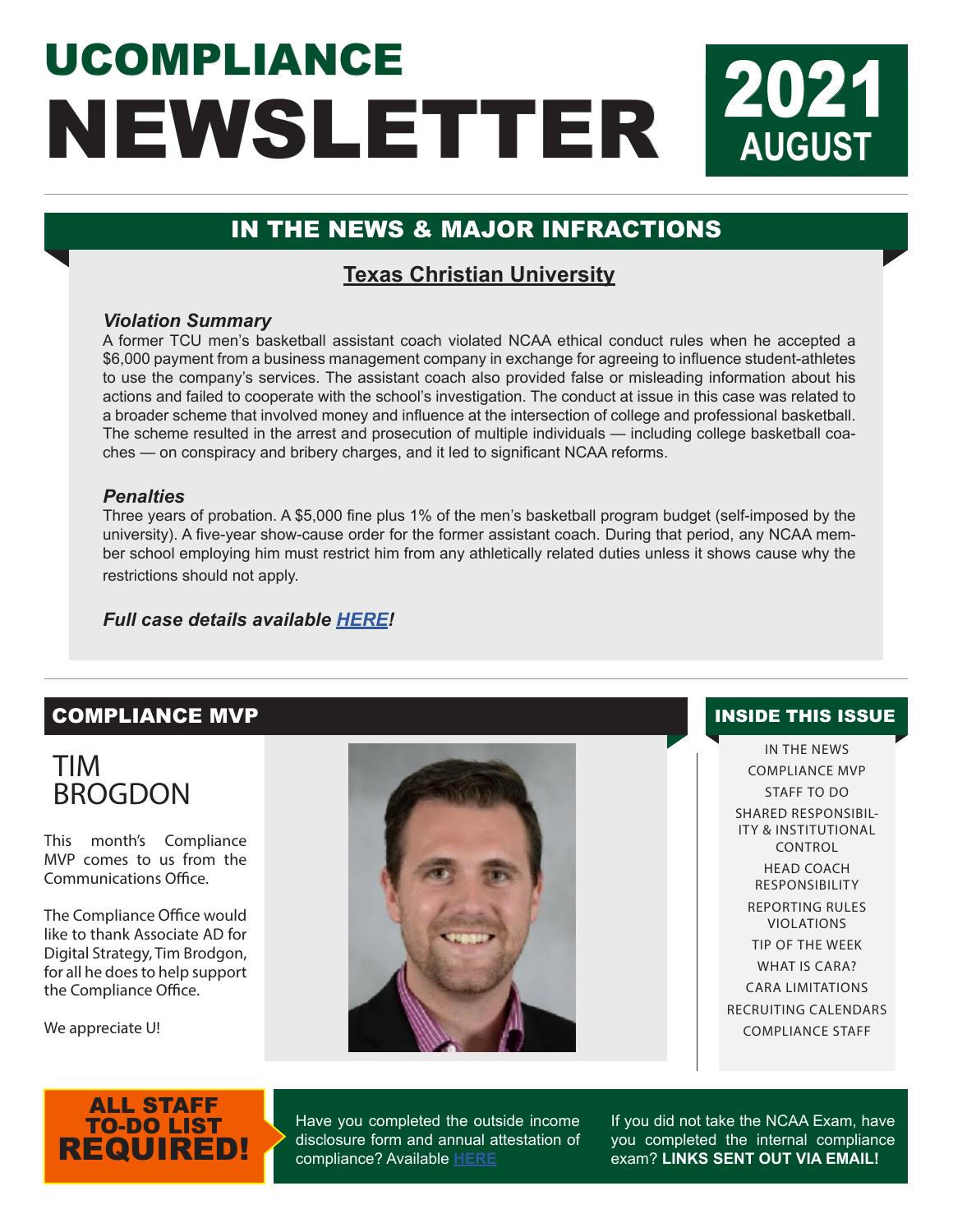# UCOMPLIANCE NEWSLETTER 2021





All known or potential rules violations must be disclosed to either<br>Craig Anderson or Anderson or Blake James.

If you are aware of a violation, recruiting or otherwise, please make sure that one of these two individuals is informed.

### SHARED RESPONSIBILITY & INSTITUTIONAL CONTROL

All individuals performing work for the University of Miami, regardless of full-time, part-time, or volunteer status, are considered institutional staff members.

Institutional staff members are obligated to comply with NCAA, ACC, University and Athletics Department rules and regulations.

This obligation includes a shared responsibility to act ethically; a responsibility of not only self-accountability but also holding each other accountable for the high standards associated with honesty and sportsmanship.

As a University of Miami employee, we all share the responsibility of reporting unethical conduct and NCAA rules violations to ensure our NCAA eligibility as a Division I member-institution.

# HEAD COACH RESPONSIBILITY

Head coaches are presumed to be responsible for the actions of all assistant coaches and staff who report, directly or indirectly, to the head coach. Further, the head coach is required to promote an atmosphere of compliance within his/ her program and he/she shall monitor the activities of his/her entire staff.

#### **DID YOU KNOW?**

Even LEVEL III Violations can result in head coach suspension if the NCAA finds that the head coach failed to promote an atmosphere of compliance.

This includes responsibility for support staff such as SIDs, equipment managers, strength and conditioning coaches, trainers, student-workers and academic advisors, as well as volunteers. Pursuant to this requirement, head coaches must promote an atmosphere of compliance within their programs and should document all compliance related communication and monitoring efforts [NCAA Bylaw 11.1.1.1].

**AUGUST**

# TIP OF THE MONTH

At the start of each academic year or preseason practice, whichever occurs earlier, each student-athlete must be cleared medically, at-

tend a compliance meeting, and complete the required NCAA & UM compliance forms prior to taking part in athletic activities. A student-athlete is not considered cleared to participate in athletic activities until the

coaching staff has received approval student-athlete to participate and receive equipment/gear. **Approval is sent out via email by the Compliance Office.**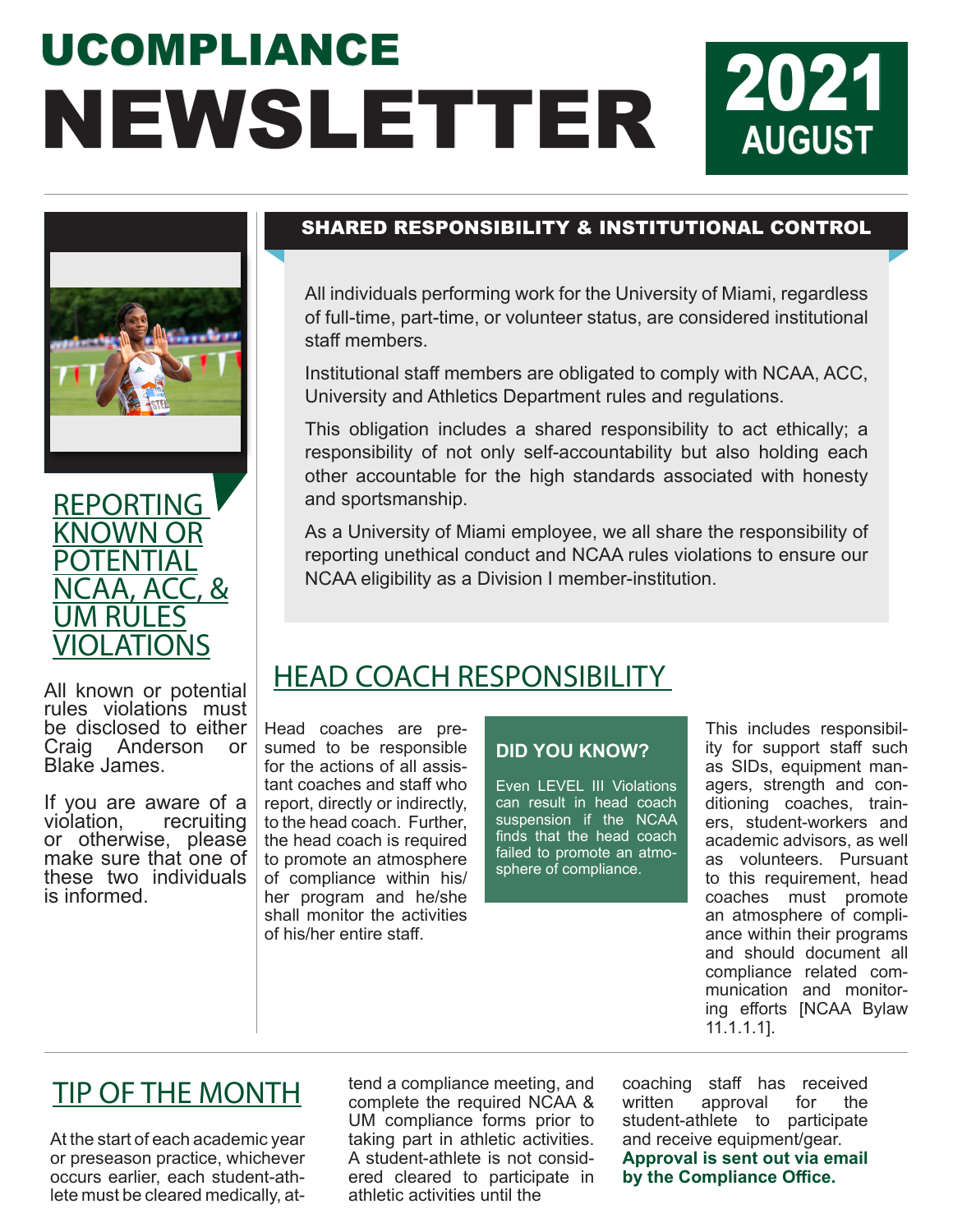# UCOMPLIANCE NEWSLETTER 2021





STUDENT-ATHLETE NIL POSTER AVAILABLE [HERE](https://storage.googleapis.com/hurricanesports-com/2021/07/573d8db0-student-athlete-nil-policy-poster_miami.pdf)

**POSTERS** 

BOOSTER NIL POSTER AVAILABLE **[HERE](https://storage.googleapis.com/hurricanesports-com/2021/07/097c2e1f-booster-nil-policy-handout.pdf)** 

## COUNTABLE ATHLETICALLY RELATED ACTIVITIES

|                                                                 | <b>DAILY LIMITS</b>                                                                                                                     | <b>WEEKLY</b><br><b>LIMITS</b>                                                                                                | <b>REQUIRED</b><br><b>DAYS OFF</b> |  |  |  |
|-----------------------------------------------------------------|-----------------------------------------------------------------------------------------------------------------------------------------|-------------------------------------------------------------------------------------------------------------------------------|------------------------------------|--|--|--|
| <b>IN-SEASON</b>                                                | 4 Hours                                                                                                                                 | 20 Hours                                                                                                                      | 1 Per Week                         |  |  |  |
| <b>OUT OF</b><br><b>SEASON</b><br>sports other than<br>football | 4 Hours                                                                                                                                 | 8 Hours<br>of strength & conditioning<br>activities; up to 4 of the 8<br>hours can be used for skill-<br>related instruction. | 2 Per Week                         |  |  |  |
| <b>OUT OF</b><br><b>SEASON</b><br>football                      | 4 Hours                                                                                                                                 | 8 Hours<br>of strength & conditioning<br>activities; up to 2 of the 8<br>hours can be used for film<br>review.                | 2 Per Week                         |  |  |  |
| <b>Vacation</b><br><b>Period</b>                                | Unlimited if in-season & prohibited if out-of-season.<br>In-season sports must be provided with one day off per week when<br>in-season. |                                                                                                                               |                                    |  |  |  |

# CARA REMINDERS

#### PRESEASON & VACATION PERIODS

Daily and weekly time limitations do not apply to preseason practices occurring before the first day of classes or the first scheduled contest, whichever is earlier. All sports but football must take a day off during preseason and vacation periods.

ALL CARA & RARA **TRE ADDED** STUDENT-ATHLETE'S TEAMWORKS CALENDAR!

AFTER COMPETITION CARA is prohibited after competition, even during vacation periods. For example, it is impermissible to make studentathletes participate in a punishment run after competition.

#### 8-HOUR OVERNIGHT PERIOD

RARA and CARA is prohibited for an 8-hour period between 9:00 PM and 6:00 AM. An exception exists for a promotional practice (e.g., first practice of the season). Check with Compliance for other exceptions.

#### CARA LOGS

A sport must begin recording CARA the first day of class (Aug 23), or the first day of preseason, whichever is earlier.